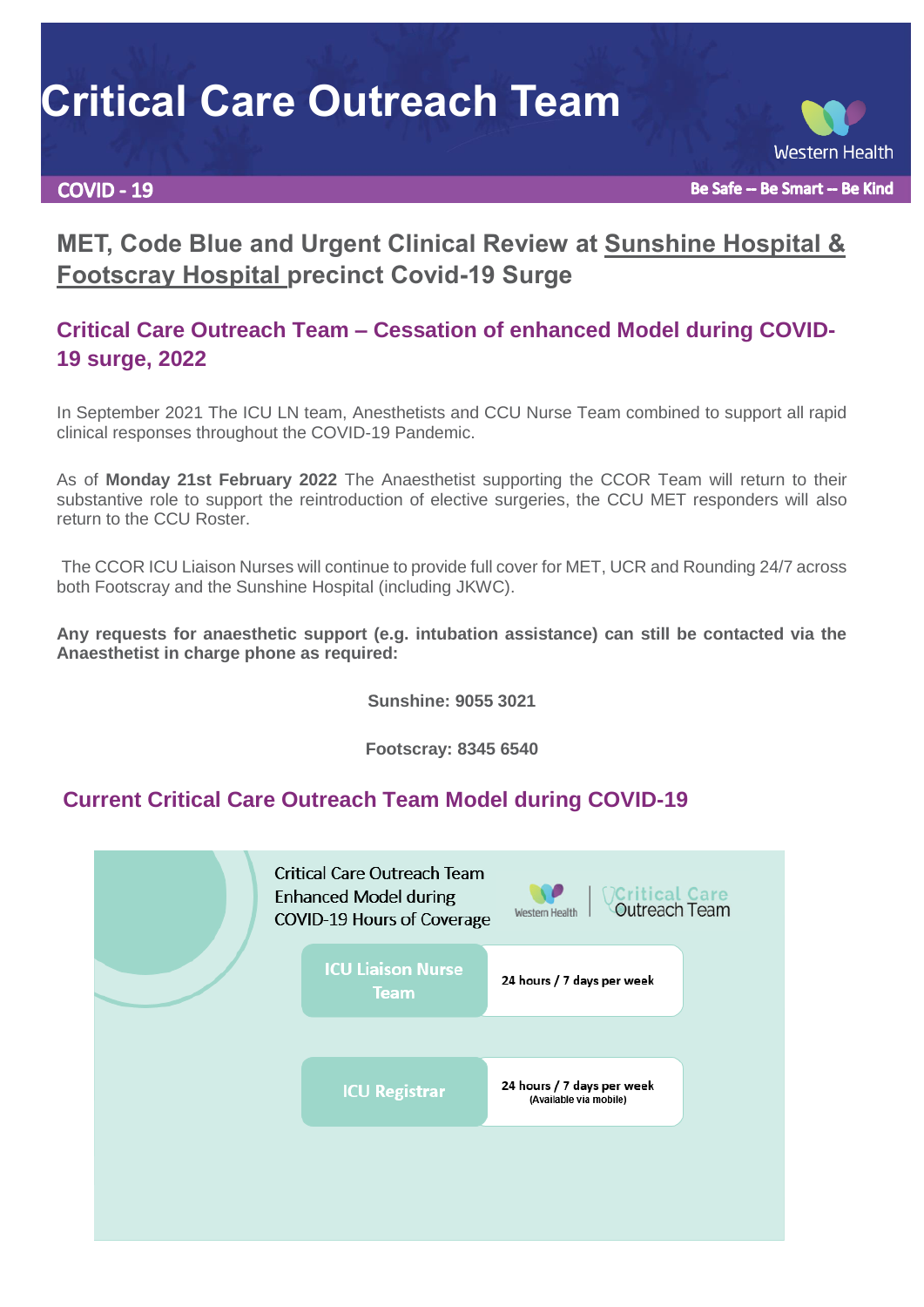#### **Critical Care Outreach Team' can be contacted via:**





**Deterioration utilising Urgent Clinical Review (UCR), MET and Code Blue will remain unchanged across Western Health (Dial 2222 or 90552222 from a mobile phone)**